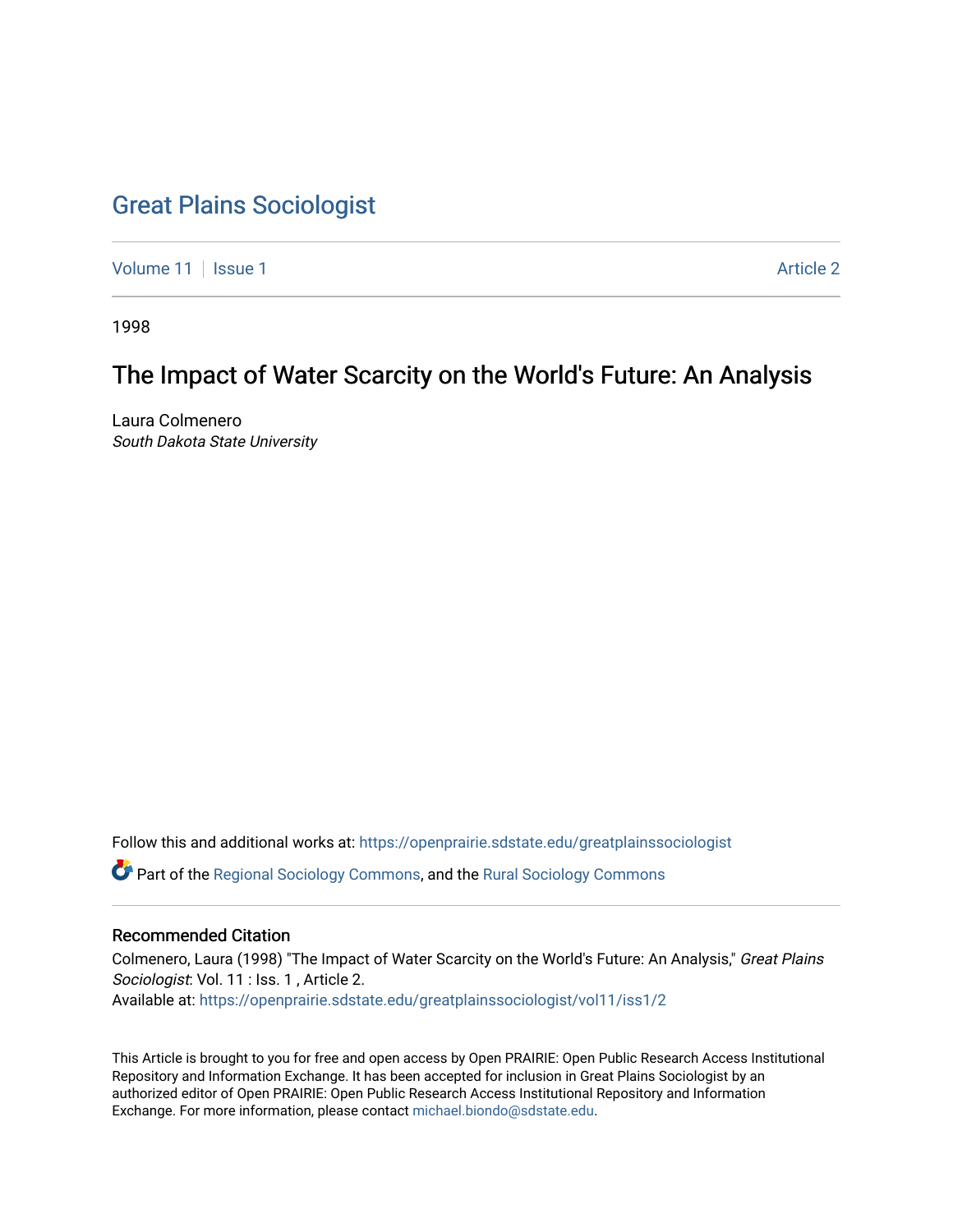The Great Plains Sociologist Vol. 11, No. 1 Fall 1998

## The Impact of Water Scarcity on the World's Future: An Analysis

Laura Colmenero South Dakota State University

#### Abstract

The issue of water, or a lack of it, is predicted to have profound transformational effects on the world in the coming century. Robert Kaplan, Ann Baer, and Thomas Franklin Homer-Dixon provide us with common scenarios of this near future focusing on issues of conflict, control, manipulation, violence, and power. This article will review the scenarios presented by them and then present their findings within a sociological framework.

## **Introduction**

In 1994, Robert Kaplan described the coming century as "an epoch of themeless juxtapositions, in which the classifactory gridof nation-states is going to be replaced bya jagged-pattern of city-states, shanty-states, nebulous and anarchic regionalism" (p. 60). This is a powerful and frightening picture of the universal social change Kaplan envisions for the twenty-first century. In particular, the issue of water (one of the necessary resources whose scarcity Kaplan specifically identifies as leading to this distressing future) and its transformational effects upon the world is of critical importance. As Michael Vlahos (quoted in Kaplan, 1994) has said, "We are not in charge of the environment and the world is not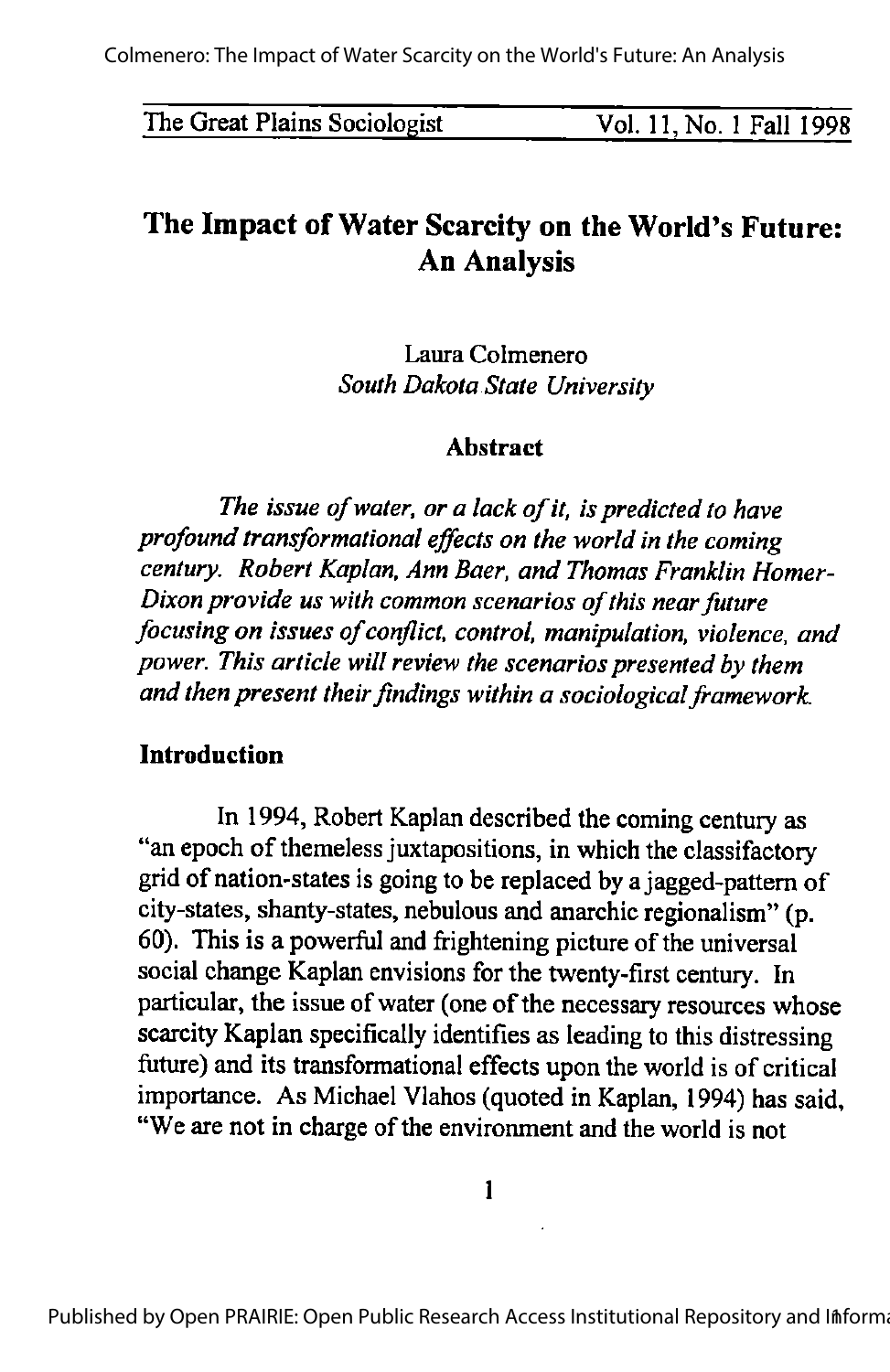following us. It is going in many directions."

This article will attempt to explain this view of coming social change envisioned by such experts as Robert Kaplan, Ann Baer, and Thomas Franklin Homer-Dixon and will analyze them from two social change perspectives - structural functional theory and conflict theory, and lastly, will provide comments as to which paradigm more completely explains this possible future.

#### Water's Importance to the World

The topic heading seems almost silly. Everyone knows the importance of water, don't they? Perhaps a different questions should rather be asked. Why focus solely on water; why not on the control of energy sources or on population problems or on air pollution? These too are environmental issues that deeply impact our changing world; ones which can't be ignored. Their complex interrelationships are surely what makes environmental stability such a complicated problem. These things are all true and interrelated. Let us then trace the problem of environmental degradation back to its initiating change - modernization. This is not to say that each of these problems hasn't been seen in single regions unrelated to modernization. They have. But the world wide, simultaneous occurrence of them at a single moment in history and the parallel widespread social disorganization which has occurred with it can definitely be traced to modernization.

So again, why water? Diener and Diener (1995) identify three requirements universally necessary for continued human existence: "meeting biological needs, coordinated social interaction, and survival and welfare needs of groups" (p. 276). Analyzing all three of these elements and their relationship to modernization would be a life-time project. Instead, then, consider just the first of the Dieners' universal requirements -- biological needs -- and limit that still overly broad topic to its most basic element —water. Human beings also need adequate food supplies

 $\overline{2}$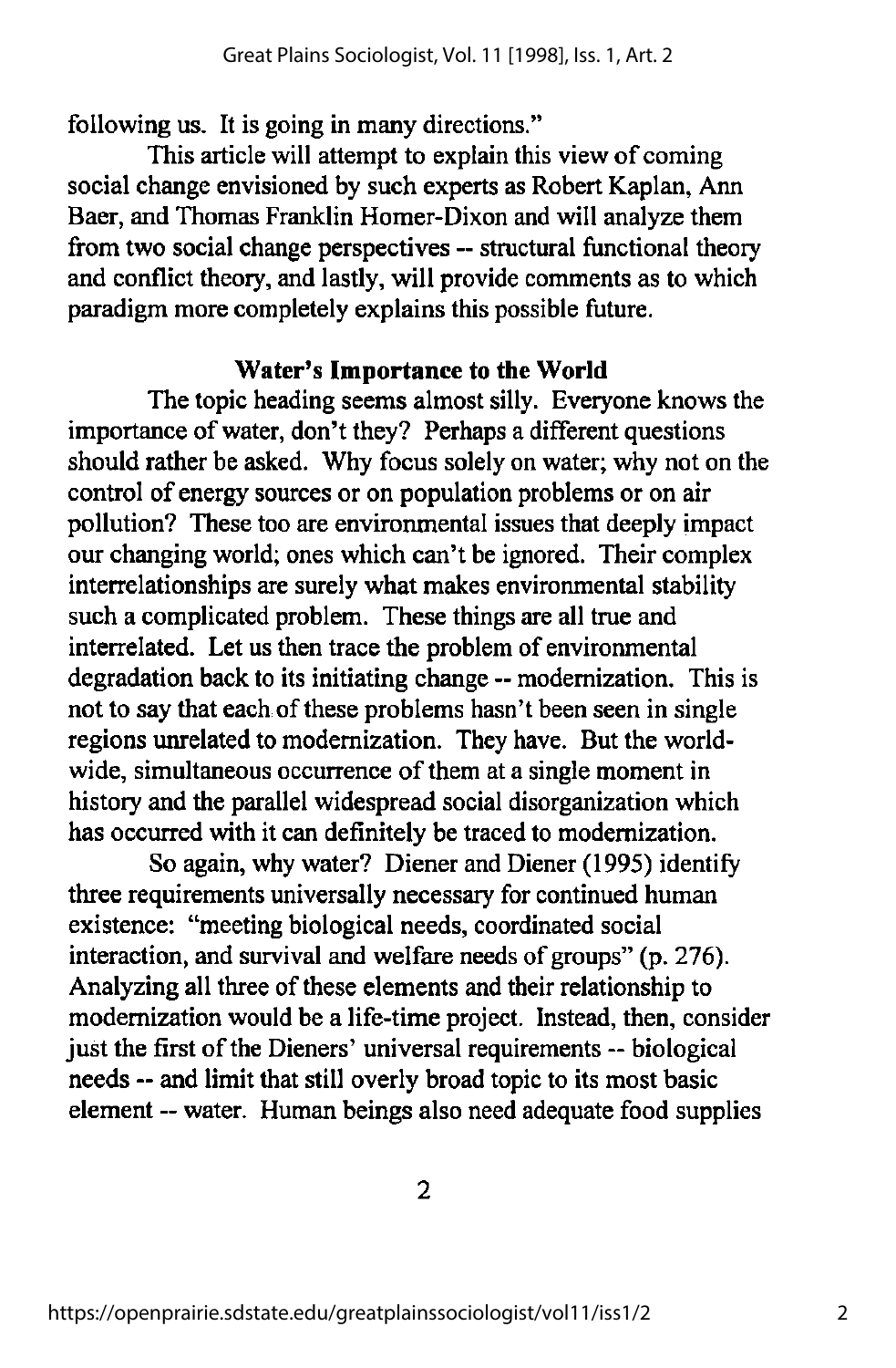and clean air, but it can be argued that these other items, regardless of their importance, are not as basic to survival as the need for water. The lack of nothing else, other than a total absence of air, will so certainly and rapidly lead an individual (and perhaps a whole society) to death.

Human society does not just have a need for water in general; it has a specific need for clean and desalinized water. How much does an individual need? Opinions vary, but Baer (1996) identifies three levels of scarcity: stress -- less than 1700  $m<sup>3</sup>$  per year; relative scarcity -- less than 1000 m<sup>3</sup> per year, and absolute scarcity -- less than 500  $m<sup>3</sup>$  per year. Using this categorization, Baer analyzed the sixty countries with the most serious water problems and found that in 1990 forty were at stress levels, eight were at a state of relative scarcity, and twelve at absolute scarcity., Baer projects that by 2050 this picture will be vastly different and with more serious consequences. Of these sixty countries, seventeen will be at a level of water-related stress, twenty will suffer from relative deprivation, and twenty-three countries will be in a state of absolute scarcity.

Where are these countries located that are projected to be in such dire straits? They are mostly Third World countries found in the Near and Middle East, Africa, South America, and the Far East. Those ten countries projected to be suffering the most by 2050 are Djibouti, Kuwait, Qatar, Malta, Saudi Arabia, Jordan, Bahrain, Yemen, the Arab Emirates, and Barbados. When one looks at the list, issues of global conflict (like the one in which the United States has recently been involved with Iraq) take on a whole different perspective. Iraq is not itself on the list, but almost all of its neighbors are. Turkey is the only one of the countries with which Iraq shares a border (including Iran, Kuwait, Saudi Arabia, Jordan, and Syria) that doesn't have a serious projected water problem. Iraq may be poor in many areas, but compared to its neighbors, it is water wealthy. As water scarcity increases, the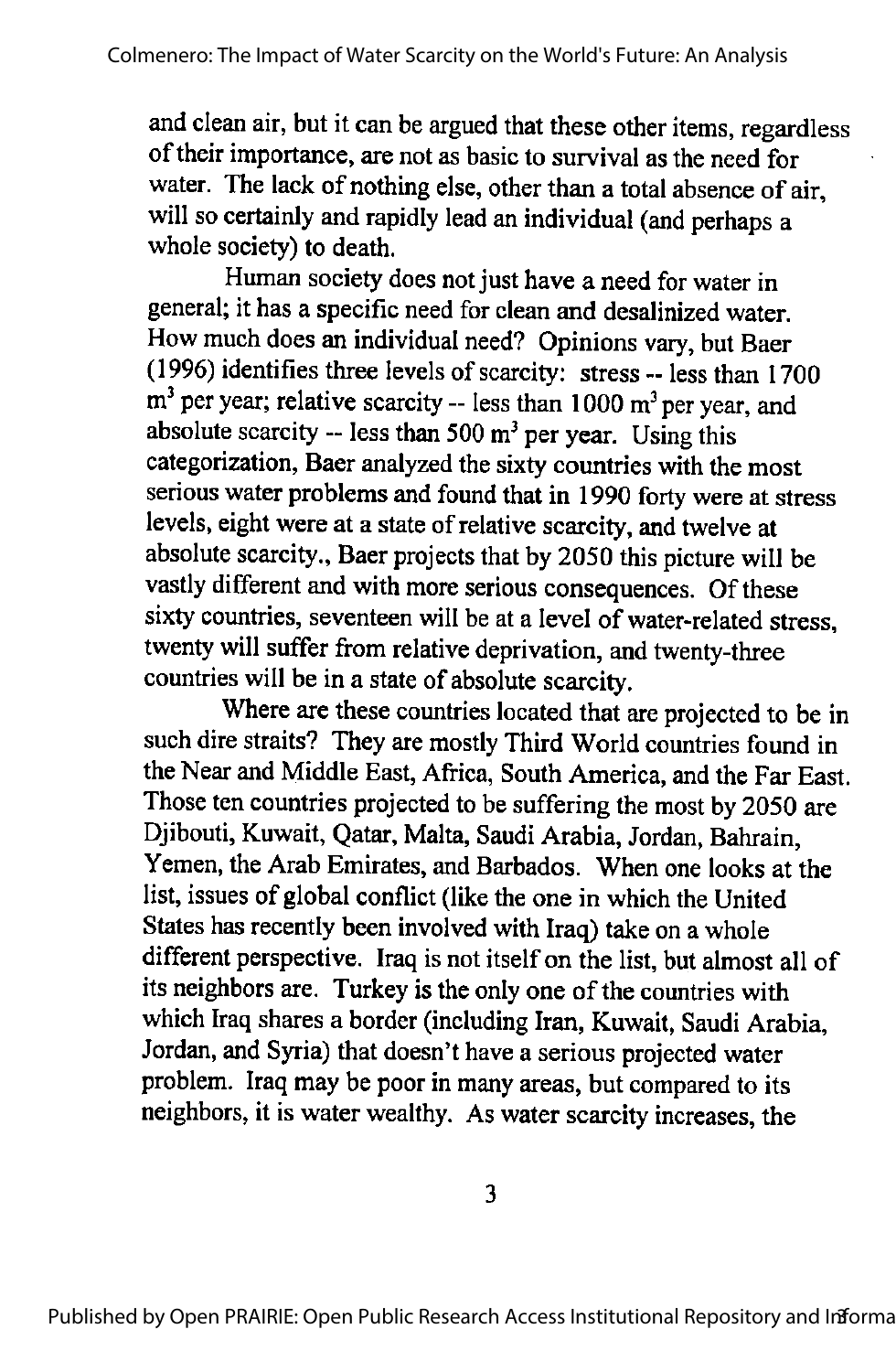possibility of its use as leverage in the region is, unfortunately, a reasonable conclusion to draw and a concern for the world community. Perhaps this most recent Middle East crisis is about much more than just a US vs. Iraq standoff.

How does North America fare in this picture? Homer-Dixon (1993) gives the per capita availability of water for the United States in 1990 as 9,940 m<sup>3</sup>; 109,389 m<sup>3</sup> for Canada. By 2025, the United States will have dropped to  $8,260 \text{ m}^3$  and Canada to  $90.880$  m<sup>3</sup>, numbers that hardly indicate the same serious problem with water as faced by those countries identified by Baer. Granted, the availability of water is not evenly spread across North America. Places like the Southwest US are already facing severe water shortages; however, the economic and technological advantages of the Western world (and particularly the United States) would seem to give it an edge in solving these problems before it self-destructs, a luxury often not afforded to many developing countries.

Water, of course, is not only needed for drinking; its impact is felt in many other areas of human life. It also provides the opportunity to develop sanitation systems, critical to reducing disease, a serious problem in water-deprived areas. Baer advises that the World Health Organization has linked malaria, cholera, typhoid, dysentery, and poliomyelitis (among other illnesses) to dirty water and that 14 million children under five die an early death each year due to these diseases. In addition, economic development of any kind -- industrial, agricultural, tourism -- also requires water, and a lack of water will lead to a lack of opportunities in these areas. How does a community run a factory without water; how does a farmer irrigate without water, how does a country attract tourists without water for their baths, food,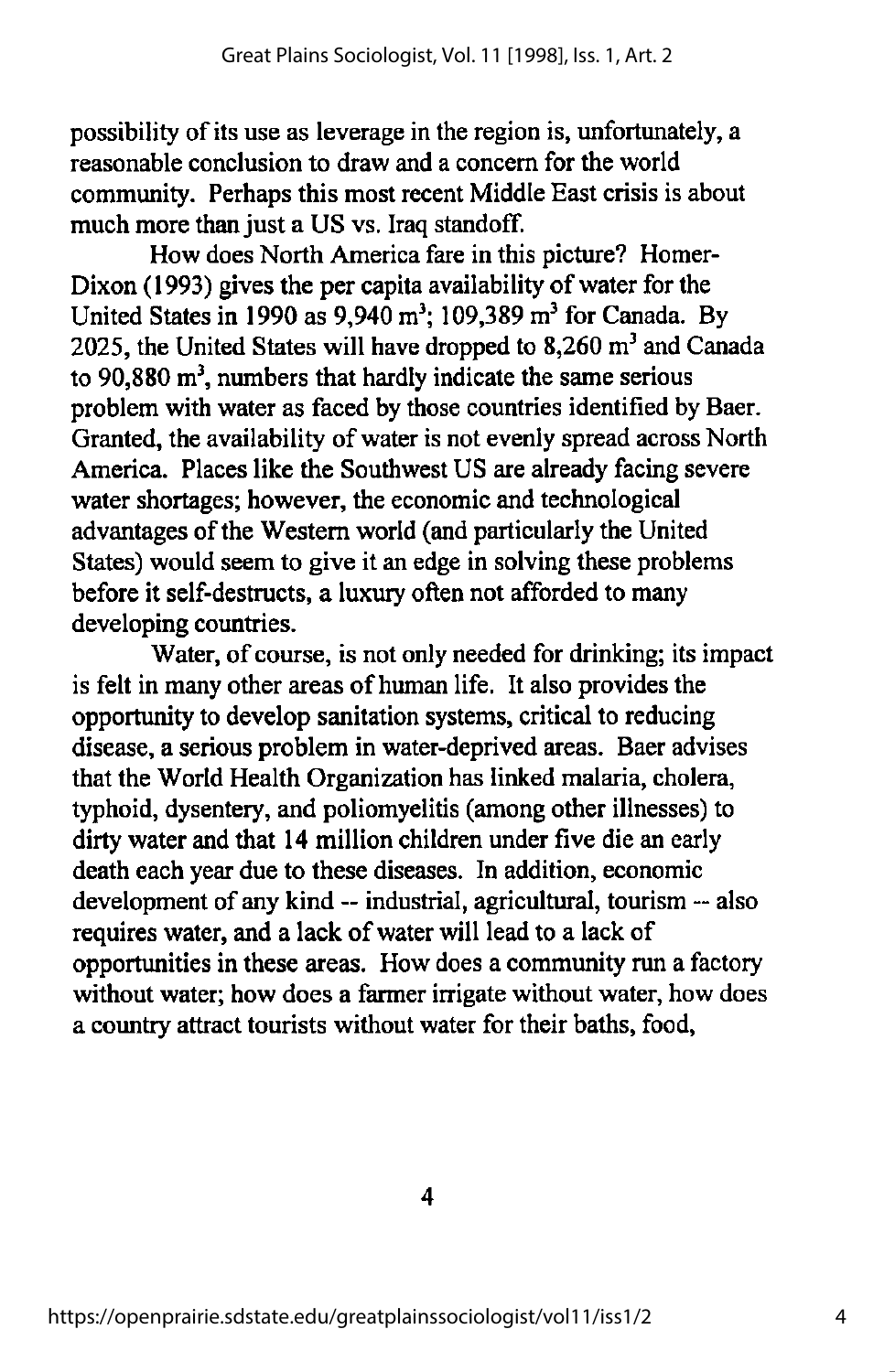swimming pools, and golf courses?'

What has caused this problem? According to Baer, there has been an explosive global increase in the consumption of water since the beginning of the century, mainly as the result of two interconnected trends -- the quadrupling of the world's population and a severe increase in percapita consumption of water. In 1990, the world's population was at 1.6 billion people, and it is predicted to reach 6.2 billion people by the year 2000 with per capita levels of consumption rising from an average annual use of  $400 \text{ m}^3$  in 1940 to 800  $\text{m}^3$  by 1990. Of course, levels of usage vary globally, and it is probably no surprise that according to Baer, the United States' level of consumption is much higher than most other countries worldwide with its use of 700 liters a day per person. To make these numbers more easily visualized, this is a world where three out of every four people live without adequate or safe water (Vago, 1996).

## What Lies in Our Future?

Environmental crises and shortages of resources such as oil, land, and clean air and water are not unique to the modern world. Human society has faced both natural (floods, earthquakes, famines) and man-made (exhaustion of lands, deforestation, pollution) ecological disasters, but the impact of modernization has created a situation where the danger is perhaps more severe than these historical difficulties; today our world suffers from what Szell (1994) calls the "systematic organization" of environmental exploitation. Singlenations are not alone at risk; the whole world

 $<sup>i</sup>$  Apparently the Southwest has been experimenting with golf courses that</sup> integrate the native environment -- cactus, rocks, etc. This is a good example of how advantaged countries can take a negative and switch it to a positive, something not usually available to developing countries.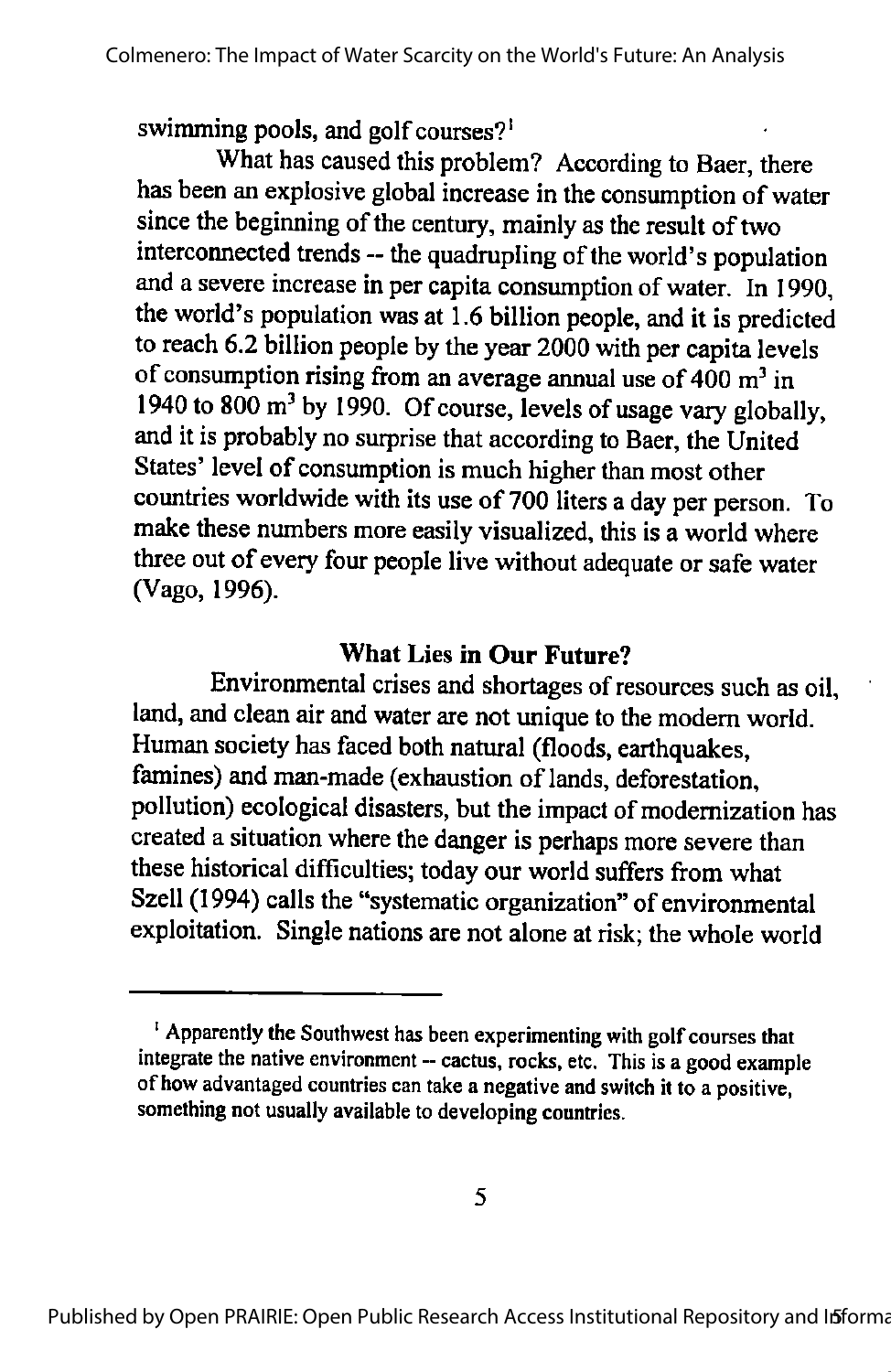is. A selected review of literature written by sociologists, economists, political scientists, and journalists within the last fifteen to twenty years concerning what the first half of the twentyfirst century holds for the world contains some fairly consistent predictions. As always, these predictions are merely indications of what they see as the *possible* future if changes aren't soon made.

Three experts in this area: Thomas Franklin Homer-Dixon, the coordinator of the Peace and Conflict Studies Program at the University of Toronto and an assistant professor in the Department of Political Science; Ann Baer, a participant in UNESCO's International Commission on Population and Quality of Life, and Robert Kaplan, a contributing editor for The Atlantic Monthly and author of The Ends of the Earth: A Journey to the Frontiers of Anarchy provide a balanced perspective (academic, governmental, and popular points of view) on the issue of the consequences of water scarcity for global security.

## Thomas Franklin Homer-Dixon

Homer-Dixon (1993) identifies water problems due to both scarcity and pollution as a principal resource issue of the twentyfirst century. In "On the Threshold: Environmental Changes as Causes of Acute Conflict" (1991), he specifies the ways in which environmental change may shift the regional and global balances of power that presently exist, potentially creating enough instability and conflict to lead to war. The instability, which Homer-Dixon anticipates will first impact developing countries, will be as a result of four interrelated social effects:  $(1)$  a reduction in agricultural production,  $(2)$  economic decline,  $(3)$  the displacement of populations, and (4) the disruption of institutions and normal social relations. While other environmental problems can also result in these difficulties, it is easy to understand how a lack of usable water (or any water at all) can by itself also be solely responsible for them.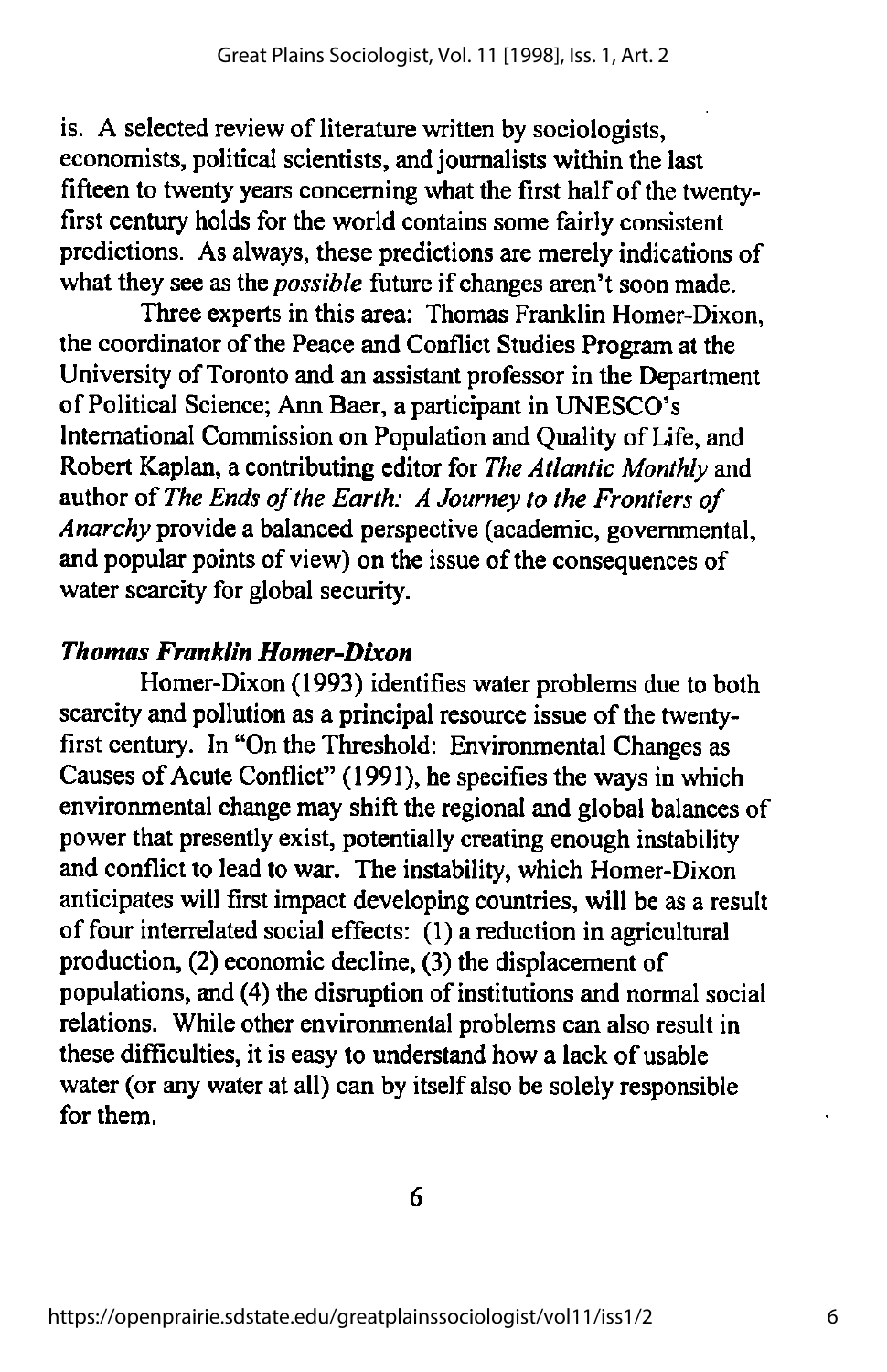While Homer-Dixon admits he does not see s rigidly deterministic causal link between these four social effects and conflict, he does recognize a strong tie between a country's inability to handle damaging environmental issues and the resulting social stress it suffers. In his opinion, this stress can create chronic protest and violence, potentially leading to the establishment of authoritarian regimes which resort to a violation of human rights to maintain control or to the fragmentation of nation-states with the rising up of regions under the authority of individual renegade warlords who rule by their ability to control access to necessary resources. Homer-Dixon believes "as environmental degradation proceeds, the size of the social disruption will increase" (p. 116).

## Ann Baer

Baer (1996) has reached many of the same conclusions drawn by Homer-Dixon. "[W]ater is becoming a resource of greater strategic importance than oil in as much as it satisfies vital everyday requirements as well as the production of energy. The issue is no longer simply one of transport, heating or comfort but of survival" (p. 285). Although she doesn't specifically predict a future riff by water-related conflict, she does identify the manner in which water can initiate conflict and how it can (and has been) used as a weapon.

For example, she explains how rivers can be restricted by upstream countries, leaving those downstream without adequate drinking water or enough for other vital processes such as industry. This has already been an issue among African countries using water from the Nile and among Middle Eastem and Near Eastern countries dependent on the Tigris, Euphrates, Indus, and Jordan Rivers. Baer indicates that in the Middle East, there is one country with great strategic strength related to water -- Turkey. Turkey has truly abundant water resources, and this water wealth has already been a source of great conflict in the region and may continue to be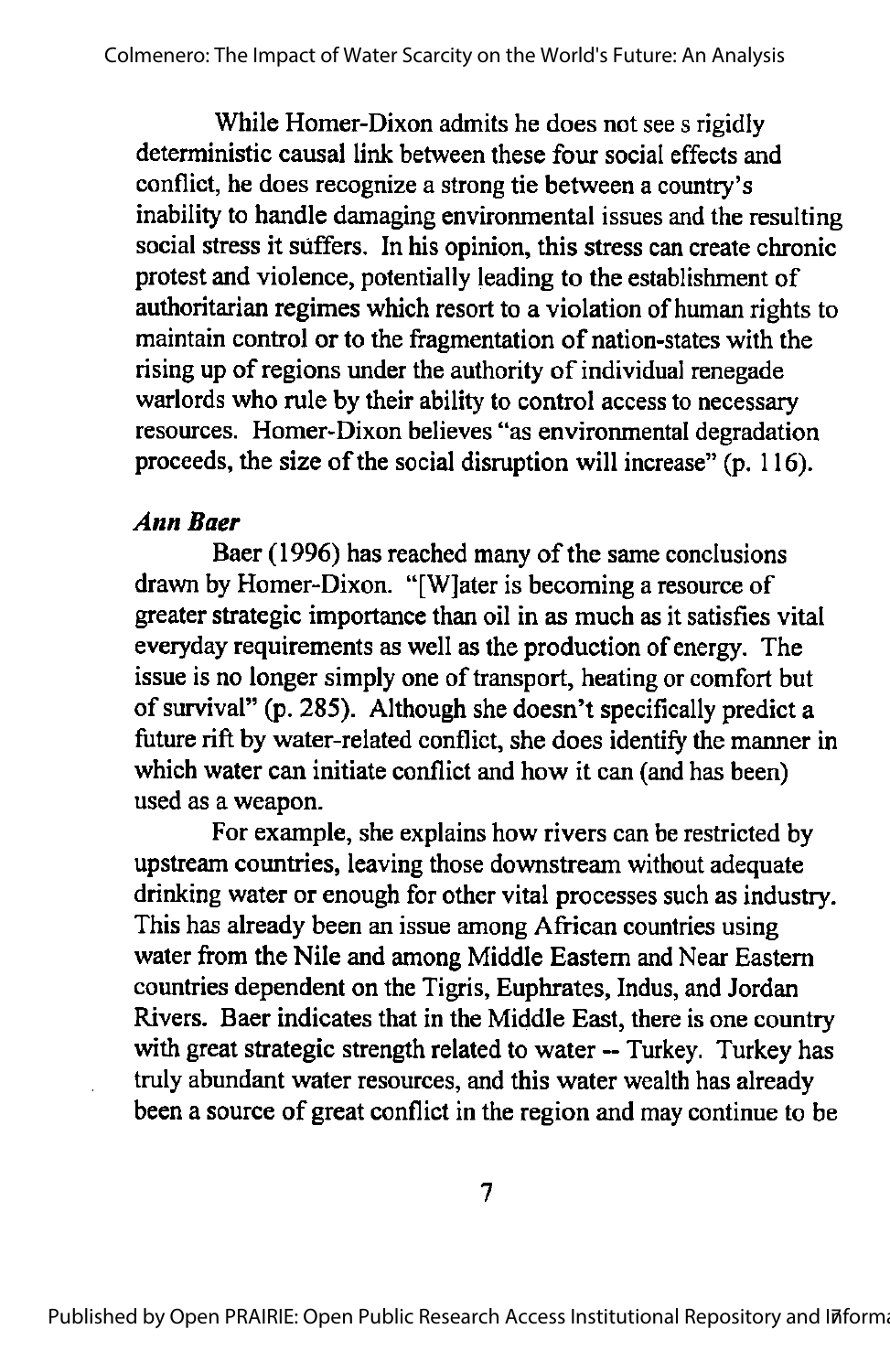so. Others reinforce this same idea (Gleick, YoIIes & Hatami, 1994; Kaplan, 1994,1996; Morris, 1997).

Baer also sees water as a potential biological weapon. In addition to cutting off water to downstream populations and creating floods to damage property and kill enemies, the practice of introducing poisonous chemicals deliberately during times of conflict and pollution caused by industrial, agricultural, and sanitation processes can all have disastrous effects. As happened during the Gulf War, water can also be polluted due to deliberately created oil slicks or by acid rain produced from huge blazes (like the Kuwaiti oil well fires).

This same problem is presently suffered by Indonesia as a result of its severe fires in 1997. It is worthwhile to consider this country's ecological disaster through the same lens that one analyzes the recent fall from power of Suharto, the Indonesian dictator who was forced from his position by widespread unrest and violence. While there are many factors which contributed to the demand for his removal from office (fiscal irresponsibility, nepotism, criminal behavior, etc.), there is reason to suspect that, at least in part, his inability to deal with his country's dangerous environmental crisis was certainly part of what catalyzed Suharto's fall from power.

## Robert Kaplan

Kaplan's (1994,1996) experiences are less academic than those of the other two experts. He has spent his career traveling (in Africa, the Middle and Near East, the Balkans, and the Far East) and writing about those areas of the world where conflict is endemic. Calling what he has seen a potential "second Cold War ... a protracted struggle between ourselves and the demons of crime, population pressure, environmental degradation, disease and culture conflict"  $(1996: 10)$ , he points to many of the same problems highlighted by the other two - pollution, upstream

 $\mathbf{R}$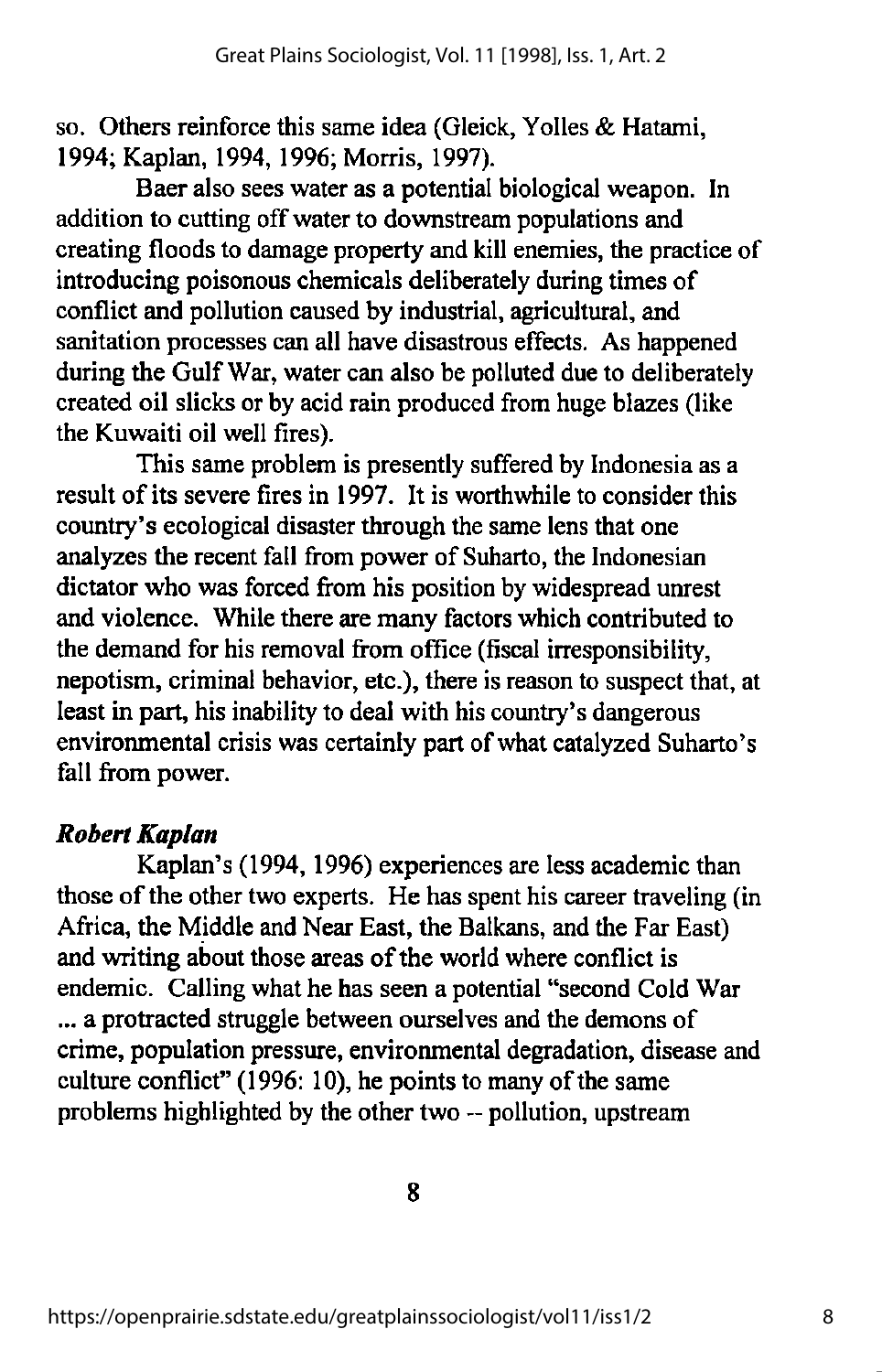domination of resources, etc., explaining that he believes there is a worldwide trend towards anarchy, and these are indicators of that trend. His opinion has a germ of its origin in the work of Karl Marx. Referring to an obscure article published by Marx in the New York Tribune in 1853, Kaplan ties the issue of water to this coming anarchywhen he highlights the connection he believes Marx drew between the emergence of authoritarian governments and the need to establish a large system of waterworks leading to Oriental but not to Occidental despotism. "This prime necessity of an economical and common use of water, which in the Occident, drove private enterprise to voluntary association... necessitated, in the Orient where civilisation was too low and the territorial extent too vast to call upon voluntary associations, the interference of the centralising power of Government" (1996: 93). According to Marx, this different approach to the issue of water has condemned the "Orient" to its present circumstances.

In parts of Africa these days, Kaplan sees a Malthusian "pre-modem formlessness" where nature is unchecked and conflict leads to wars like were last seen in medieval Europe prior to the formation of nation-states. This instability (which he sees intensifying in the next fifty years) will spread and overtake the world as a result of its four elements: (1) environmental scarcity,  $(2)$  the clash of cultural and racial groups,  $(3)$  a remapping of the world into power regions rather than nation-states, and (4) new ways of making war.

Kaplan (like Baer) sees one country, Turkey, as demonstrating great strength in the face of this impending meltdown, a strength that may, in his opinion, allow it once again to dominate the region as it did when it led the Ottoman Empire. What is it about Turkey that seems to be holding it together? First, of course, it has huge water reserves. Also, it has been able to develop a secular state at the same time 99 percent of its population is Muslim; unlike what is seen in other Islamic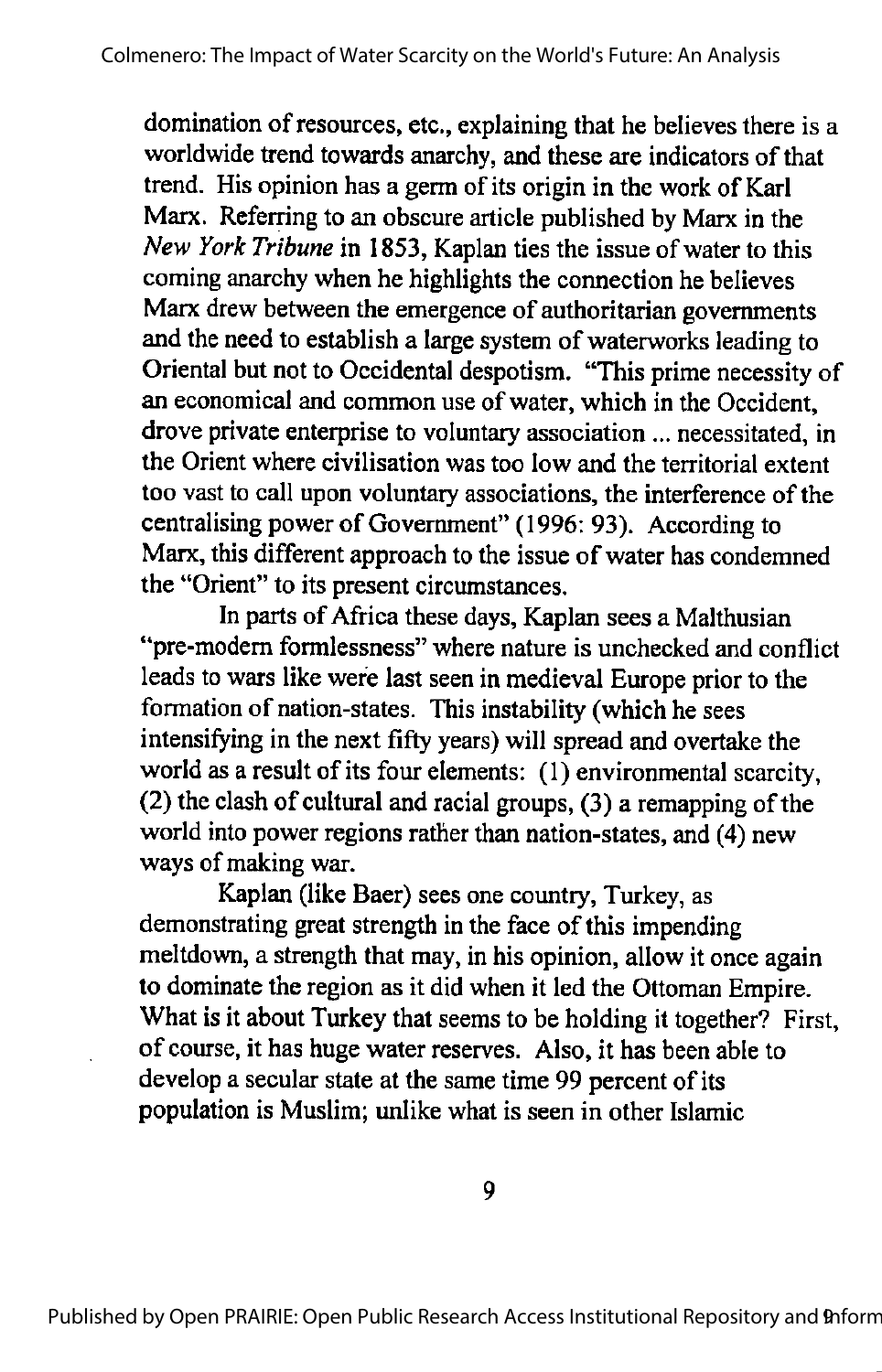countries, the two seem able to coexist successfully. Crime and alcoholism are almost non-existent, and poverty and illiteracy are at much lower levels than one finds elsewhere in the Middle East and Africa. This strongly homogenous population with its successful social organization has created a climate of social solidarity in which religious extremists have been unable to gain a foothold, certainly not the case in other parts of the world. The difficulties facing Turkey are its water-poor neighbors and its own Kurdish minority, the same Kurdish minority against which Saddam Hussein has already used water as a weapon. Turkey's position of power could lead it to play a pivotal role in Middle Eastern conflict.

#### Common Themes

What are the common elements seen in the analyses of these three experts concerning changes that will impact the world related to water in the next fifty years? All agree that water scarcity is going to continue, and the availability of water will not be evenly distributed. This situation will lead to an increasing amount of conflict in the world, pitting the water wealthy against the water poor. Water and those who can control and manipulate its use will be the determining factors in who has power and who does not. This situation will most likely first impact the developing world.

### A Sociological Analysis

How would sociologists explain this possible future? The explanation of this, of course, depends on one's theoretical perspective. Structural fimctionalism and conflict theory both effectively provide analyses of how and why these massive changes predicted by Homer-Dixon, Baer, and Kaplan can occur.

### A Structural Functional Explanation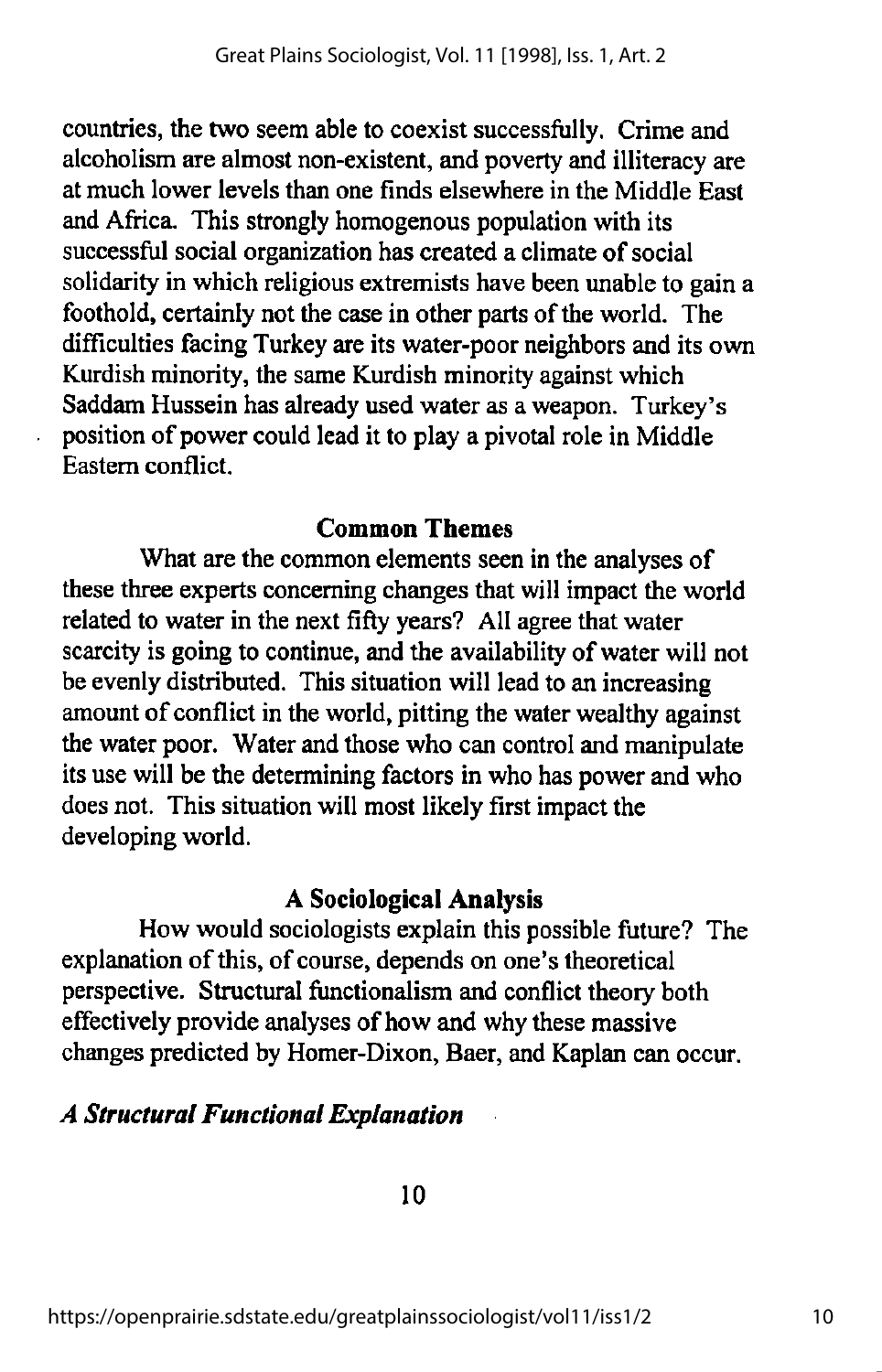The overriding idea which defines structural functipnalism is that of equilibrium or balance. From this perspective, society is like a huge organism or machine with many different parts. To function effectively, all parts of the system must be in balance. Changes within or outside the system can cause disequilibrium, and then changes must occur within the system to bring it back into balance or stress occurs. Failure to reestablish balance can lead to system damage resulting in a variety of problems including anomie, conflict, violence, etc.

When one applies this perspective to the issue of water scarcity, how does it explain why there is conflict, violence, the breakdown of nation-states, and anarchy, the scenario presented by these three experts? The work of Emile Durkheim can provide us with one rationale for this situation.

In a society functioning in equilibrium, the institutions of that society serve certain specific functions -- protection, education, economics, socialization, etc. -- providing social order and social solidarity. When huge amounts of change occur, as is happening with water scarcity, social order is disordered. The result -- alienation and severe societal stress. A clue to the resulting conflict is given to us by Durkheim in a discussion not about environmental degradation but about the Dreyfuss affair. "When society undergoes suffering, it feels the need to find someone whom it can hold responsible for its sickness, on whom it can avenge its misfortunes" (Lukes 1972: 83 ~ quotes in Ritzer). Although Durkheim was not speaking here of water scarcity, the concept holds true for a society suffering severe water deprivation equally as well; it turns and points the finger elsewhere ~ Jordan points to Iraq, the Sudan to Egypt, the Southwest US to Southern California. The group in need closes ranks, preserving to the best of its ability its normative structure with other like citizens. These like citizens may not be those people with whom they once grouped in anation-state. The grouping may be regional, religious,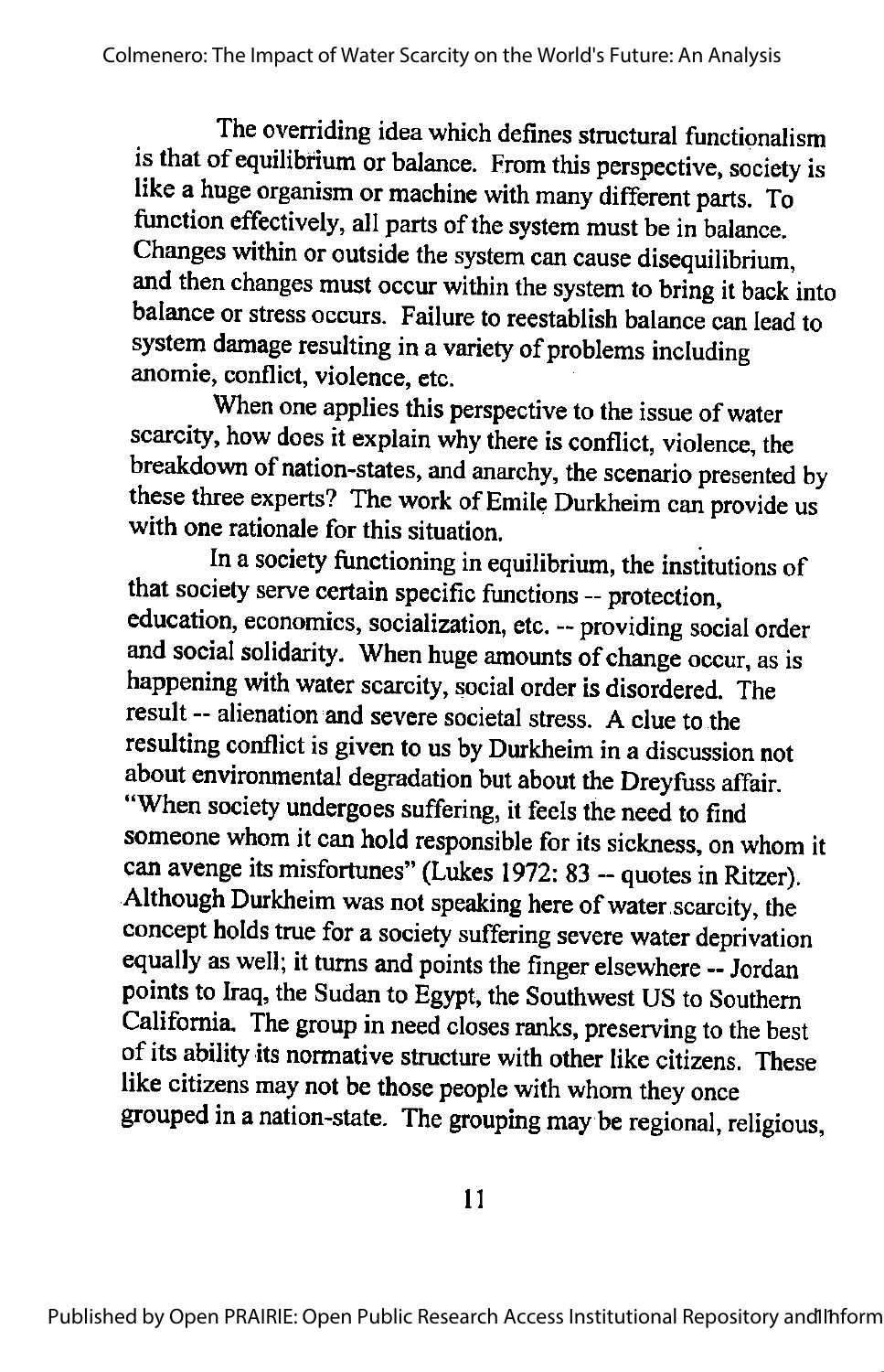familial, etc. Who will take the leadership role in this group? It makes sense that people will turn to whomever they can trust to gain them access to the critical water resources.

Durkheim would probably not be surprised at the picture Homer-Dixon, Baer, and Kaplan paint. He would more likely point to the situation and ask why is it that it surprises us? Is this not what happens in society when change occurs? Is it not just the normal progression in developing countries from mechanical to organic solidarity, a situation the Western world too went through centuries ago? Perhaps he would have a point. Is today so very much different than what must have occurred in the past? Do we now focus so much more attention on it only because it is painful for us to watch and experience and because we now have major institutions like the United Nations and a huge and organized mass media to bring it to our attention?

From a more modern structural functionalist perspective, an argument can also be made to describe environmental degradation (including water scarcity) as both a latent (or unintended) dysfunction related to modernization. If we accept Merton's definitions of manifest and latent functions and dysfunctions, environmental degradation certainly fits. For example, the development of practices to control the spread of disease has succeeded in extending the life span of many people in Third World countries. Controlling the disease was the manifest function of groups like the World Health Organization, extension ofthe life span a latent function. A latent dysfunction of this has been the overpopulation which has resulted in the ovemse of available resources, one element leading to present and future situations of scarcity and degradation. In a Malthusian frame of mind, one could even say the system is bringing itself back into balance by reducing the unintended population increase through death. How does this relate to water? The manifest functions were many -increase agricultural production, improve the economy, modemize.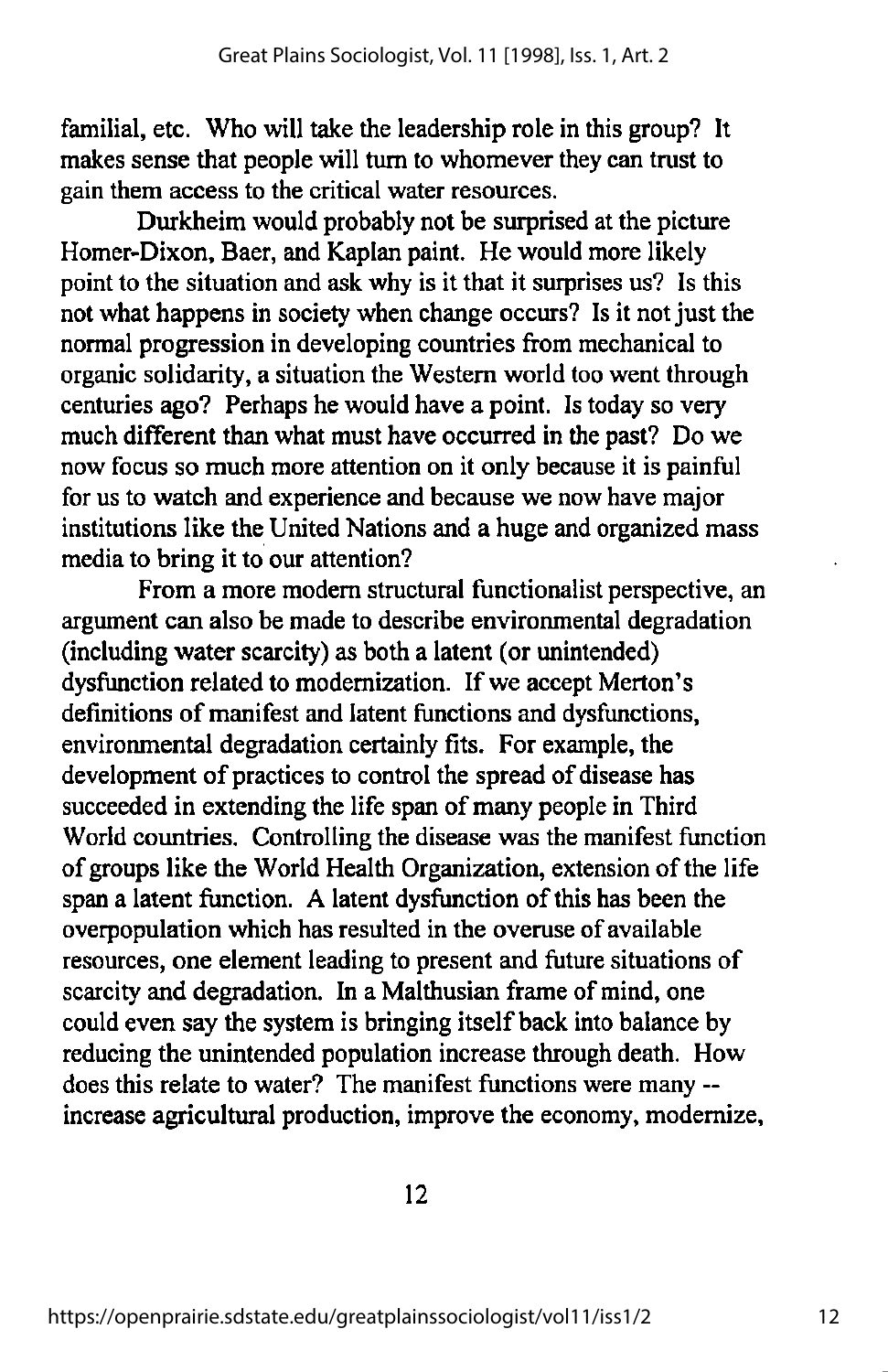etc. The incidence of water scarcity is then a latent dysfunction of these positive functions.

Ogburn's concept of cultural lag can also provide an explanation of the current situation (Vago, 1996). Water scarcity can be viewed simply as a maladjustment to agricultural and industrial changes -- in other words, the material changes brought about bymodernization. There has not yet been adequate corresponding changes in the nonmaterial culture; many developing countries have not yet bought into the idea of making technological advances with an eye toward environmental and social issues. Immediate survival still outweighs future problems.

Merton's modes of adaptation can also be broadly applied here and used to analyze the resulting conflict the three experts anticipate. If the goal is adequate water, and the normal means for accessing it don't exist, isn't using conflict to take the water and the subsequent remapping of the world merely an innovative technique for getting what society needs? While that explanation is a bit hardened, it also pragmatically approaches the issue.

Just from this very limited explanation, one can see here that the predictions of Homer-Dixon, Baer, and Kaplan concerning the next fifty years or so can be both predicted and explained and supported by applying a structural functional perspective.

## A Conflict Explanation

Where structural functional theory looks to explain the world in terms of balance, conflict theory never expects to find it. Froma conflict perspective, the world is about inequality and domination, and this inequality and domination inevitably results in conflict.

It is best to begin by looking at how Karl Marx would analyze this situation since his work has provided the foundation for modern conflict theory. From Marx's point of view, these changes are not at all surprising. "Without conflict, no progress: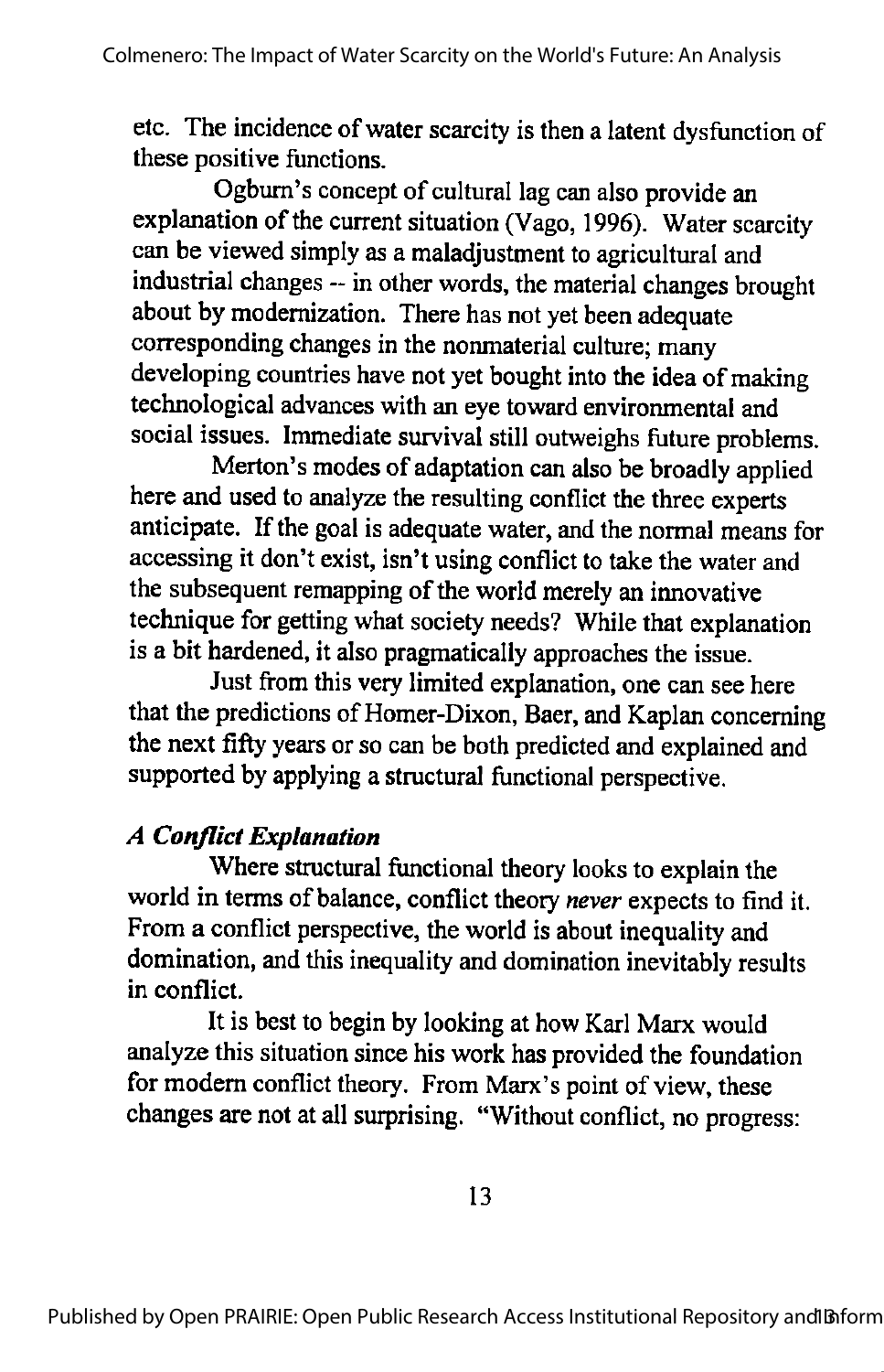this is the law which civilization has followed to the present day." In fact, these changes are really not even water related; they are economic. What is happening is the building and reinforcing of that ever-increasing chasm between the owners of production who control the water resources and the workers who not only labor for the owners but who must also buy from them the water needed to live. This state of severe inequality will eventually result, according to Marx, in a revolution of labor against owners and the establishment of pure communism with an inevitable end to both change and conflict since the perfect society will have been achieved. This ideological view has, of course, not yet proven to be true anywhere in the world, but it serves as a basis, nonetheless, for some more modem conflict theorists who can perhaps better explain the situation.

Lewis Coser, like Marx, would not be at all surprised at the possible future describe by Homer-Dixon, Baer, and Kaplan. It is through conflict that Coser sees all social change occurring; harmony is not, in his opinion, the normal state of human society. A situation of inequality related to water will continue to exist, from Coser's perspective, until the conflict becomes so intense that it stimulates the changes necessary to solve the problem. This analysis can perhaps be applied to the situation presently seen in Indonesia. Coser's view of the social world would see these kinds of conflict as understandable and simply explained. He would also predict this same approach could be used in countless other situations, including issues related to water scarcity.

Ralf Dahrendorf, another conflict theorist, would look instead to the unequal distribution of water and the resulting conflict and identify its cause as an unequal distribution of authority related to water; those with water have authority, and those without water do not. This would inevitably lead to social conflict, in his opinion, because those groups without authority would not just sit back and accept their lot in life. A situation of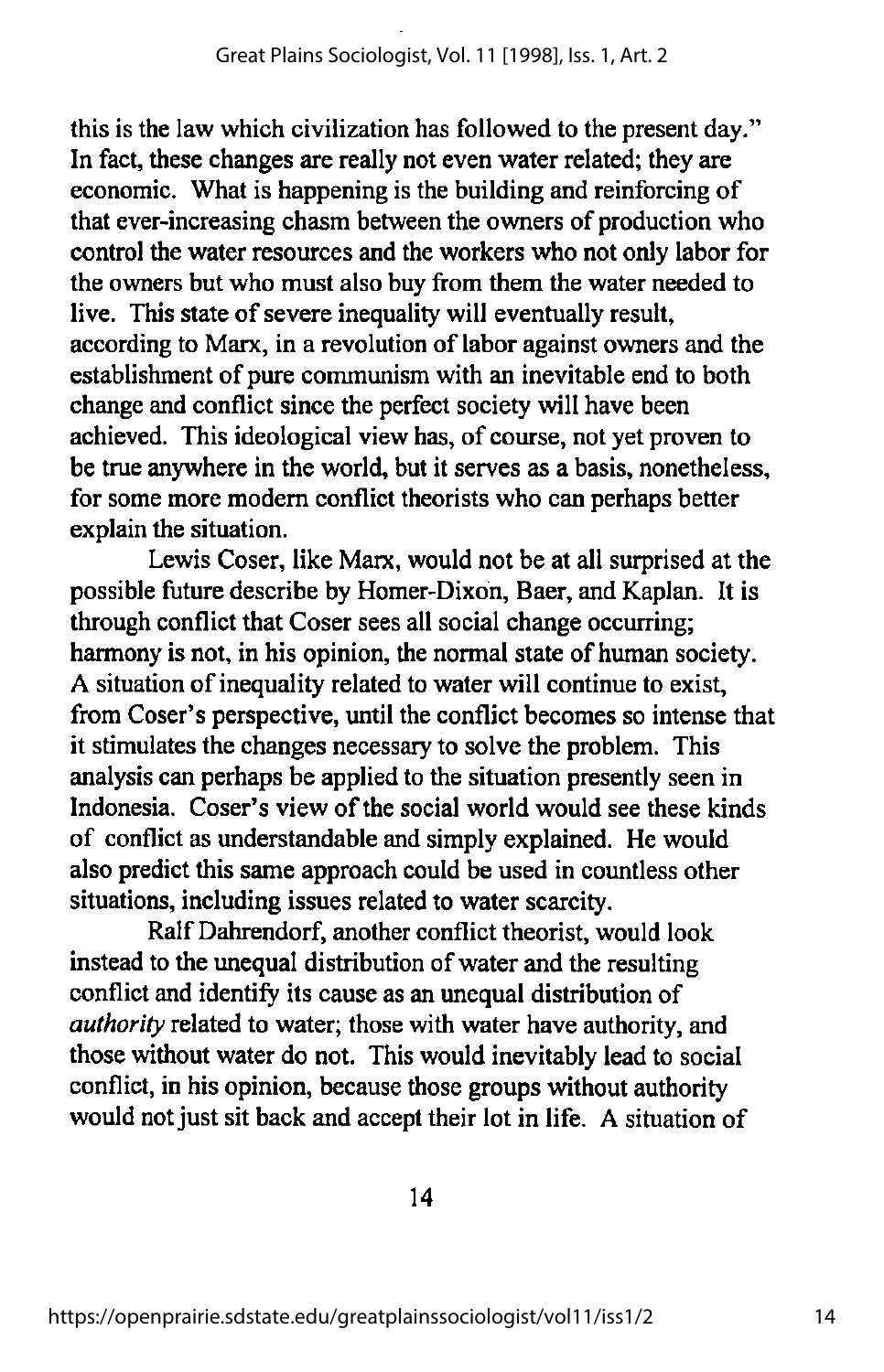water scarcity is a highly charged and emotional one, and because of this, Dahrendorfwould predict that the violence of the conflict would be intense. This is exactly what is envisioned by Homer-Dixon, Baer, and Kaplan. Additionally, a peaceful negotiated solution to the problem would probably not be the first choice of the subordinate group, because water scarcity does not allow the luxury of extended negotiation.

The conflict perspective, then, also provides us with a picture that logically explains and supports the world predicted by the three experts, particularly Kaplan's (1996) view of"an epoch of themeless juxtapositions, in which the classifactory grid of nation-states is going to be replaced by a jagged-pattern of citystates, shanty-states, nebulous and anarchic regionalism" (p. 60. The big question to be answered in this credible future is, "Who can dominate whom and take control of the water?"

### Which Paradigm Fits Best?

As the applicability of both structural functional and conflict explanations demonstrate, there is almost never a single paradigm which can completely explain social phenomena. In fact, the strongest explanation can perhaps be found in a combination of ideas. For example, there is particular merit to Ogburn's idea of cultural lag. Technological changes have created hundreds, probably thousands, of situations world wide where the nonmaterial world is trying to catch up with the every changing material culture. Modernization is occurring at an ever more rapid rate, but the individuals impacted by these changes and the societies of which they are a part are taking a bit longer to catch up. On the other hand, the conflict perspective also has merit. Coser strongly argues that societies do not exist in harmony, and Dahrendorf's picture of violent conflict also succeeds in explaining the possibility of water-related war in the next century. Both paradigms can work well together to provide a strong explanation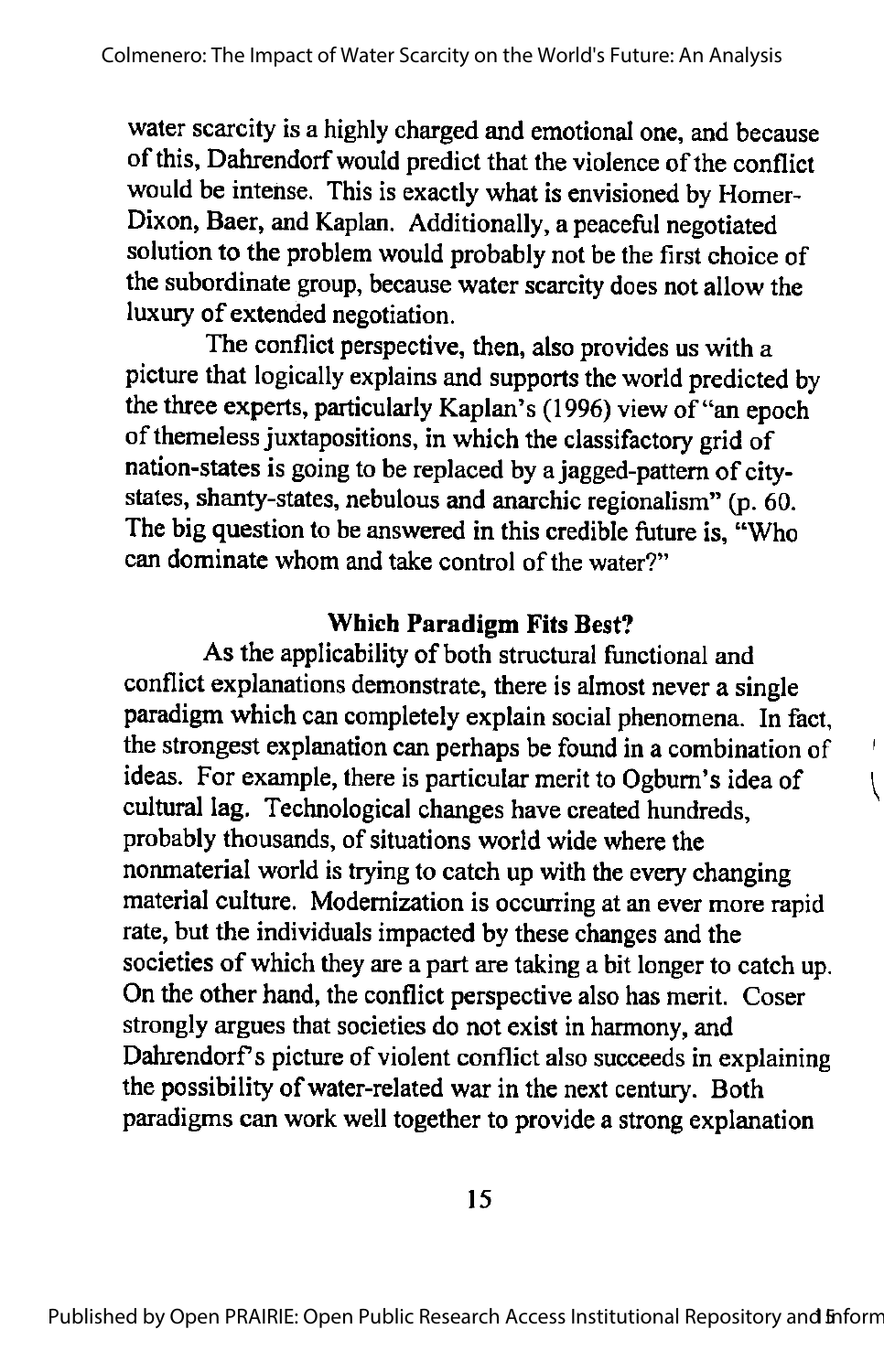of the frightening future envisioned by Thomas Franklin Homer-Dixon, Ann Baer, and Robert Kaplan, one where, as Marx explained so succinctly, "Without conflict, [there is] no progress."

### References

- Baer, Ann. 1996. "Not Enough Water to Go Round?" International Social Science Journal. 48: 211-292.
- Diener, Ed and Carol Diener. 1995. "The Wealth of Nations Revisited: Income and Quality of Life." Social Indicators Research 36: 275-286.
- Gleick, Peter H., Peter Yolles, and Haleh Hatami. 1994 "Water, War, and Peace in the Middle East." Environment. 36" 6- 23.
- Homer-Dixon, Thomas F. 1993. Environmental Scarcity and Global Security. NewYork: Foreign Policy Association.
- ---------. 1991. "On the Threshold: Environmental Changes as Causes of Acute Conflict." International Security. 16: 76-116.
- Kaplan, Robert D. 1994. "The Coming Anarchy: How Scarcity, Overpopulation, Tribalism, and Disease Are Rapidly Destroying the Social Fabric of Our Planet," The Atlantic Monthly. 273:44-63.
- $1996$  The Ends of the Earth: A Journey to the Frontiers of Anarchy. New York: Vintage Books.
- Lipovsky, Igor. 1995. "The Deterioration of the Ecological Situation in Central Asia: Causes and Possible Consequences." Europe Asia Studies. 47: 1109-1123.
- Morris, Mary E. 1997. "Water and Conflict in the Middle East: Threats and Opportunities." Studies in Conflict and Terrorism. 20: 1-13.
- Ritzer, George. 1996. Sociological Theory. New York: McGraw Hill.